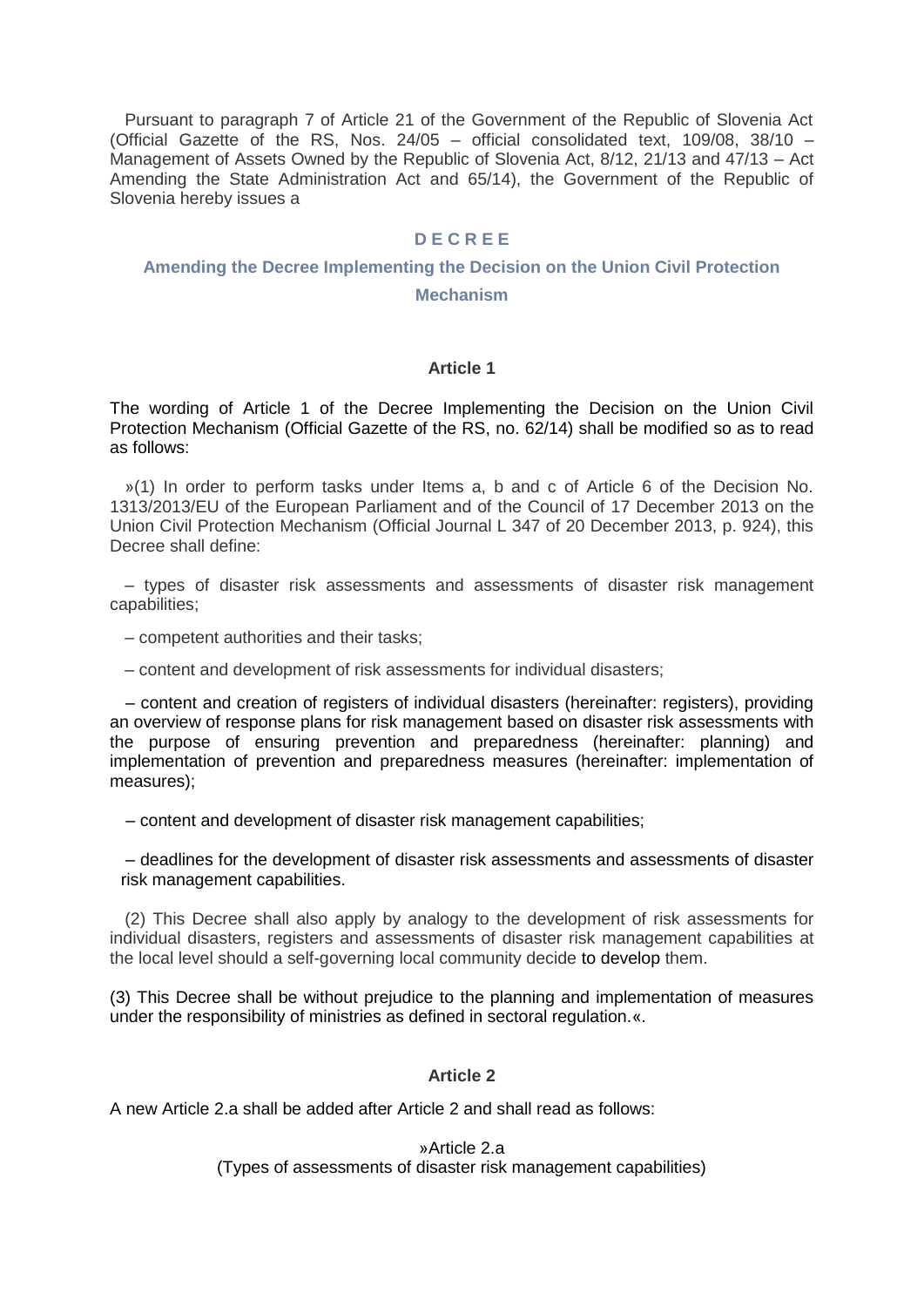Types of assessments of disaster risk management capabilities shall be as follows:

– Assessments of risk management capabilities for individual disasters at the local level;

– Assessments of risk management capabilities for individual disasters for the entire national territory or parts of it (hereinafter: assessments of risk management capabilities for individual disasters);

– National assessment of disaster risk management capabilities as an overall assessment of disaster risk management capabilities representing the identified disaster risk management capabilities of the state.«.

## **Article 3**

The heading of Chapter II shall be modified so as to read as follows »II. COMPETENT AUTHORITIES AND THEIR TASKS«.

#### **Article 4**

Paragraphs one and two of Article 3 shall be modified so as to read as follows:

»(1) The disasters, for which risk assessments, registers and assessments of risk management capabilities are developed, and the ministries responsible for their development (hereinafter: competent authorities) shall be defined in Appendix 1, which is a constituent element of this Decree.

(2) The competent authorities shall be, within their competence, responsible for the adequacy and consistency of content, and for coordination of risk assessments, registers and assessments of risk management capabilities for individual disasters.«.

## **Article 5**

The wording of Article 4 shall be modified so as to read as follows:

»(1) The process of developing risk assessments for individual disasters, registers and assessments of risk management capabilities for individual disasters shall involve other ministries and national authorities (hereinafter: participating bodies) which are responsible for the adequacy and consistency of the contents within their competence.

(2) Competent authorities responsible for the implementation of tasks under this Decree shall provide the necessary human and financial resources.

(3) Where appropriate, the process of developing risk assessments for individual disasters, registers and assessments of risk management capabilities for individual disasters may also include competent institutes, companies, professional, research and non-governmental organizations (hereinafter: other participants).

#### **Article 6**

The wording of Article 5 shall be modified so as to read as follows: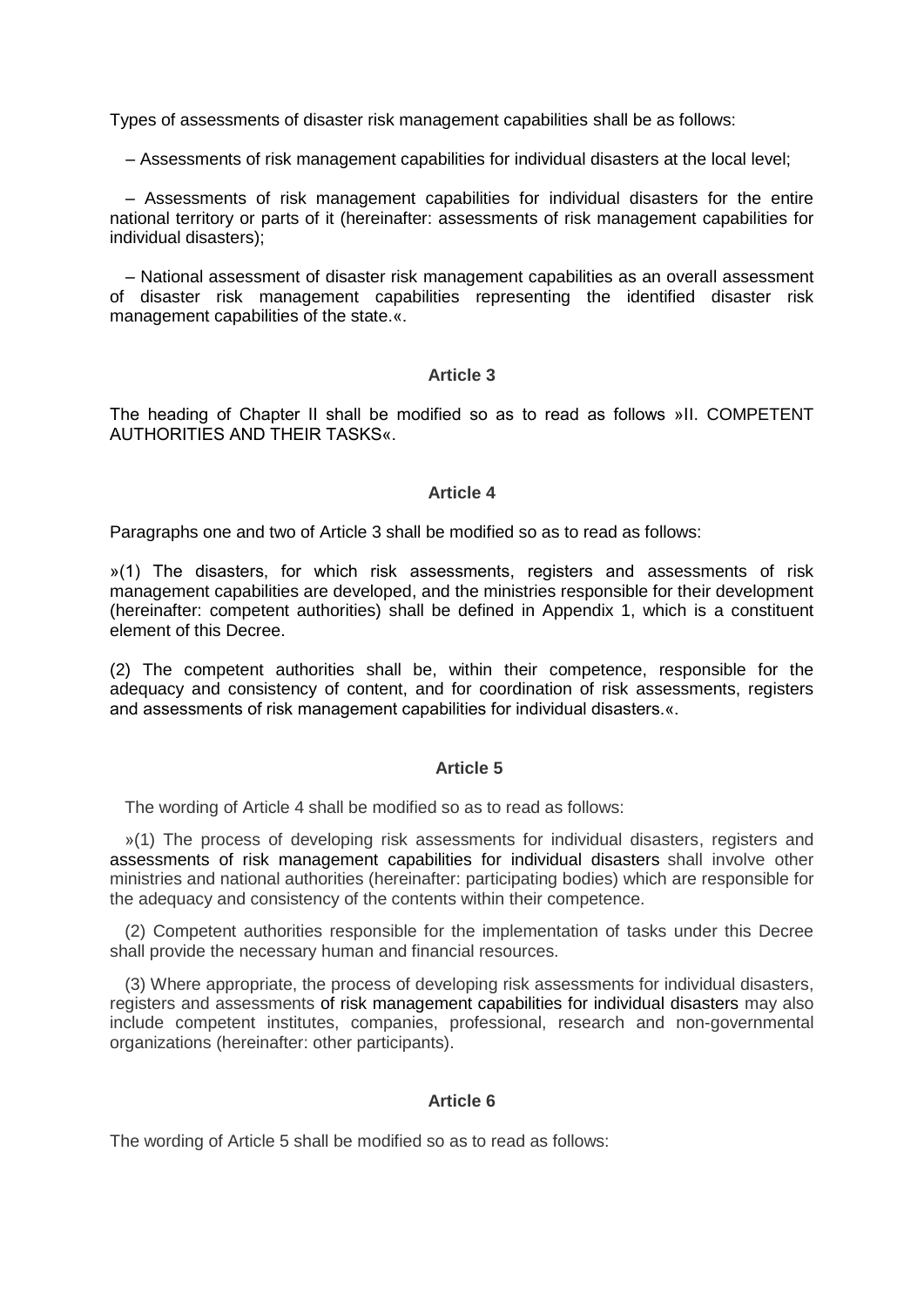»(1) The national coordinating body for disaster risk assessments and assessments of disaster risk management capabilities (hereinafter: national coordinating body) shall be the Ministry of Defence, Administration of the Republic of Slovenia for Civil Protection and Disaster Relief.

(2) The national coordinating body shall:

– monitor and coordinate the development of risk assessments for individual disasters, registers and assessments of disaster risk management capabilities with the competent authorities and participating bodies;

– harmonize the criteria for the assessment of disaster risk and likelihood (hereinafter: risk criteria) with the competent authorities and participating bodies;

– develop the National Disaster Risk Assessment and the National Assessment of Disaster Risk Management Capabilities in cooperation and agreement with the competent authorities;

– work in cooperation with the inter-ministerial working group for disaster risk assessments, registers and assessments of disaster risk management capabilities under Article 6 of this Decree;

– prepare reports for consideration by the Government of the Republic of Slovenia (hereinafter: Government) on the implementation of activities and the realization of tasks in the field of disaster risk assessment and assessments of disaster risk management capabilities at least once a year;

– prepare reports on the development of disaster risk assessments and assessments of disaster risk management capabilities for the European Commission in cooperation with the competent authorities and, subject to the adoption by the Government, submit reports to the European Commission;

– perform other tasks following the decision of the Government.

(3) Competent authorities shall at least once a year report to the national coordinating body on the implementation of activities and the realization of tasks related to the development of risk assessments for individual disasters, registers or assessments of disaster risk management capabilities.«.

## **Article 7**

The wording of Article 6 shall be modified so as to read as follows:

»(1) The Government shall appoint representatives of the competent authorities and participating bodies to the inter-ministerial working group for disaster risk assessments, registers and assessments of disaster risk management capabilities (hereinafter: interministerial working group).

(2) The inter-ministerial working group shall be led by the Ministry of the Defence.

(3) Tasks of the inter-ministerial working group shall include in particular:

– monitoring the development of risk assessments for individual disasters, registers and assessments of disaster risk management capabilities;

– coordinating the work of competent authorities and participating bodies.«.

## **Article 8**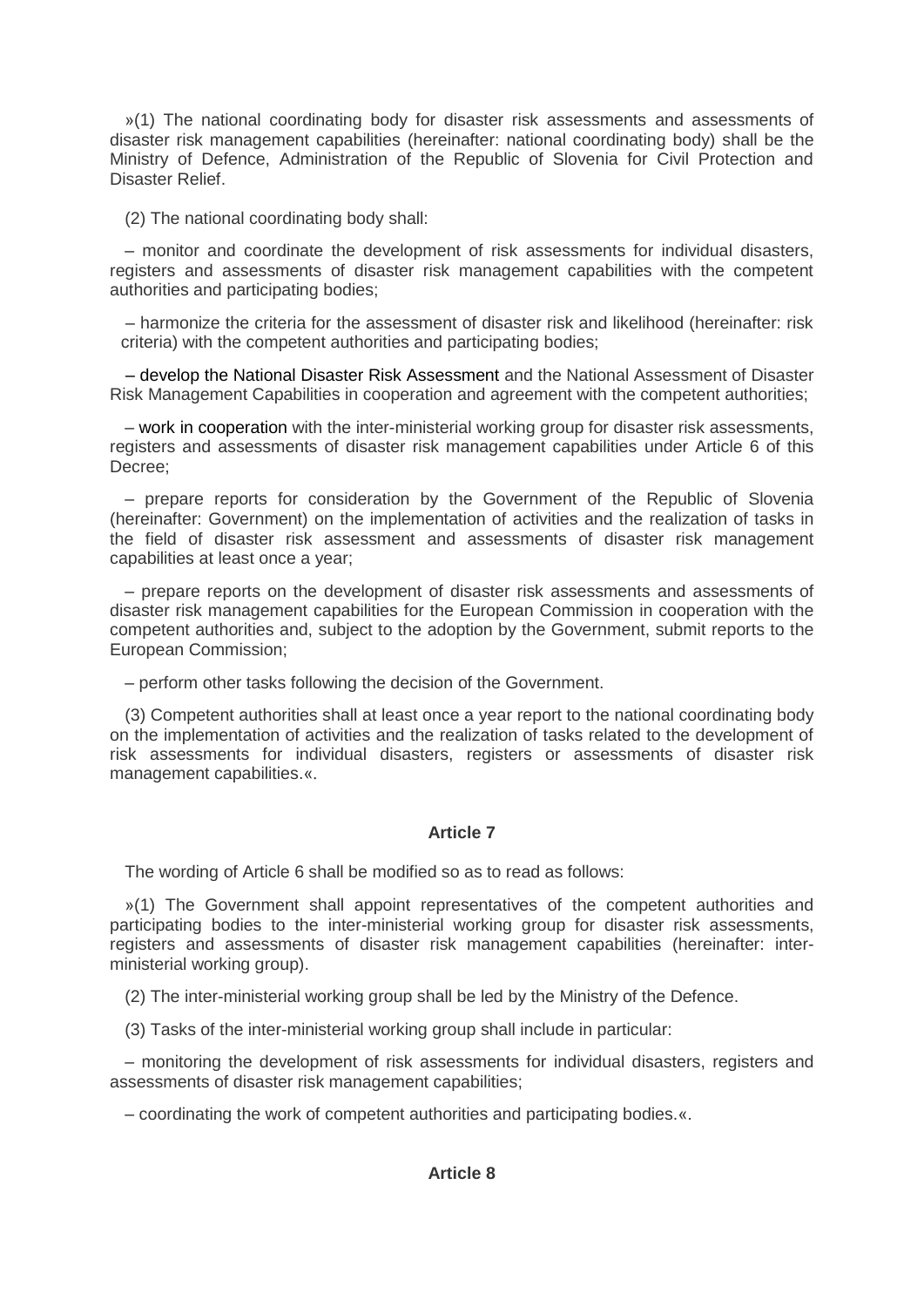In the third indent of paragraph two of Article 9 the wording »(criteria for evaluating the risk and the level of risk acceptance) and bring them into line with the national coordinating body)« shall be deleted.

#### **Article 9**

In Article 12 a new, paragraph four shall be added after paragraph three and shall read as follows:

»(4) The self-governing local community may also develop overall risk assessments for individual disasters taking into account by analogy the content of the National Disaster Risk Assessment set out in Article 13 of this Decree.«

## **Article 10**

Paragraph one of Article 15 shall be modified so as to read as follows:

»(1) Competent authorities shall ensure the participation of the interested public in the development, modification and updating of risk assessments for individual disasters through a public presentation of risk assessment proposals for individual disasters and the corresponding amendments, which shall last at least 30 days.«.

# **Article 11**

In paragraphs two and three of Article 17 the wording »every five years« shall be replaced by »every three years«.

## **Article 12**

A new VI.A Chapter and new 18.a to 18.f Articles shall be added after Article 18 and shall read as follows:

## »**VI.A CONTENT AND DEVELOPMENT OF REGISTERS AND ASSESSMENT OF DISASTER RISK MANAGEMENT CAPABILITIES**

#### Article 18.a (Register)

(1) Assessments of risk management capabilities for individual disasters shall, among other documents, also be based on registers including as a rule:

- 1. type of disaster, competent authority, assessment period;
- 2. overview of response measures, including prevention and preparedness (hereinafter: response), type and description of response, objectives and priorities;
- 3. planning of response involving the legal basis, competent authorities and their tasks, participating bodies and their tasks, response schedule (deadlines, phases), involvement of the public (description), costs of response planning, financial and human resources for response planning and response priorities;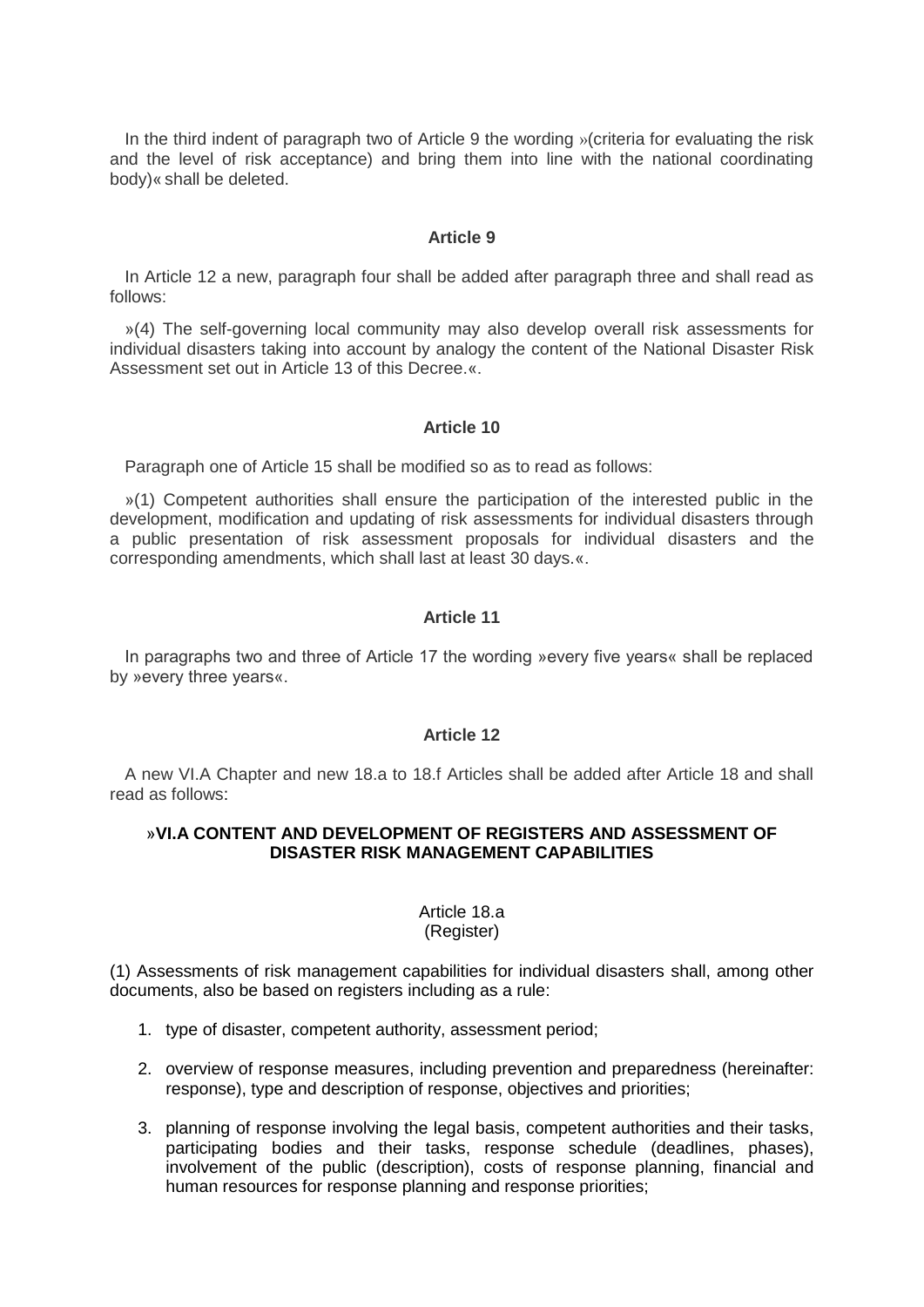- 4. implementation of response measures, involving the legal basis, competent authorities and their tasks, participating bodies and their tasks, description of response measures and schedule (deadlines, phases), results and costs of response, financial and human resources for response implementation and response priorities;
- 5. other matters involving in particular new developments and evaluation of changes.

(2) The registers may include links to detailed content related to the content in the preceding paragraph.

(3) The register must be compiled as a table and published by the national coordinating body on its website. Contents of registers must be harmonized among the competent authorities and participating bodies.

(4) The development of registers shall by analogy also follow Risk Management Capability Assessment Guidelines of the European Commission.

Article 18.b

(Contents of risk management capability assessments for individual disasters)

The assessments of risk management capabilities for individual disasters shall include:

- 1. introduction;
- 2. acceptable risks of individual disasters;
- 3. assessment of administrative, technical and financial capabilities related to risk assessments for individual disasters and response planning and implementation, in accordance with Risk Management Capability Assessment Guidelines (summary) of the European Commission;
- 4. summary of the risk management capability assessment for individual disasters in accordance with Chapter 5 questionnaire of Risk Management Capability Assessment Guidelines (summary) of the European Commission;
- 5. findings and explanations;
- 6. explanations of terms, abbreviations and acronyms;
- 7. references;
- 8. appendices (register etc.);
- 9. record of changes, amendments and updates.

## Article 18.c (Acceptable risks of individual disasters)

(1) Acceptable risks of individual disasters shall be considered as acceptable losses to the state through the impact of disaster risk and likelihood under Item 4 of paragraph one of Article 10 of this Decree.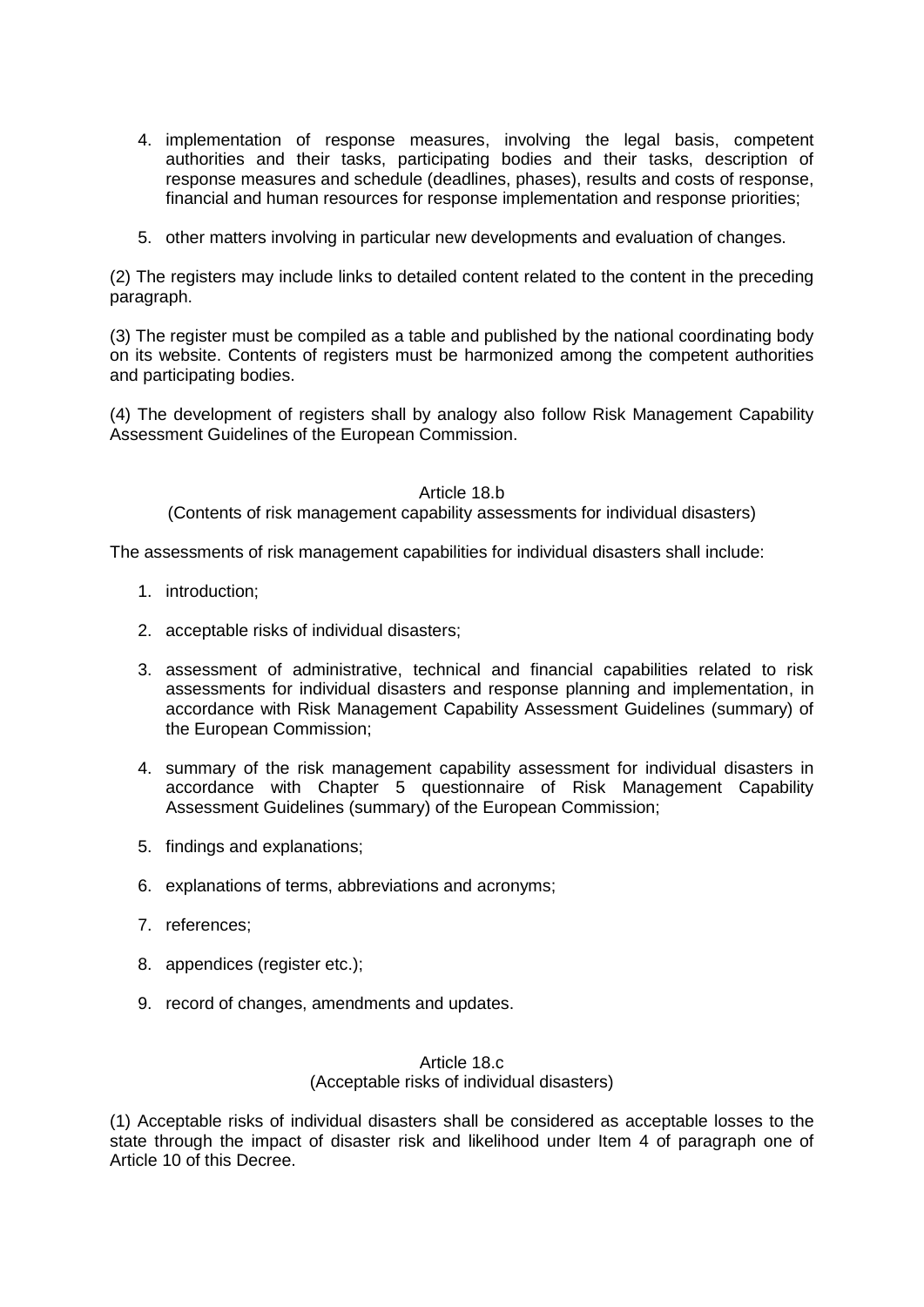(2) The criteria of acceptable risk of individual disasters shall be defined and harmonized by the competent authorities and participating bodies for each individual risk prior to the development of registers under Article 18.a of this Decree and published on their websites.

(3) Acceptable risks of individual disasters shall be considered as a basis or an objective in planning and implementing the response, and assessing disaster risk management capabilities.

#### Article 18.č

## (Contents of assessments of disaster risk management capabilities at the local level)

(1) The contents of assessments of risk management capabilities for individual disasters under Article 18.b of this Decree shall by analogy also be applied in the development of risk management capability assessments for individual disasters at the local level.

(2) The self-governing local community may also develop an overall assessment of disaster risk management capabilities, whereby the contents of the National assessment of disaster risk management capabilities under Article 18.d of this Decree shall be applied by analogy.

#### Article 18.d

(Contents of the National Assessment of Disaster Risk Management Capabilities)

The National Assessment of Disaster Risk Management Capabilities shall include:

- 1. introduction;
- 2. summaries of risk management capabilities for individual disasters under Item 4 of Article 18.b of this Decree;
- 3. findings with explanations under Item 5 of Article 18.b of this Decree;
- 4. description of terms, abbreviations and acronyms;
- 5. references;
- 6. appendices;
- 7. record of changes, amendments and updates.

## Article 18.e

(Approval of assessments of disaster risk management capabilities)

(1) The National Assessment of Disaster Risk Management Capabilities shall be approved by the Government.

(2) Assessments of risk management capabilities for individual disasters shall be approved by the competent ministers.

(3) Assessments of disaster risk management capabilities at the local level shall be approved by the mayor.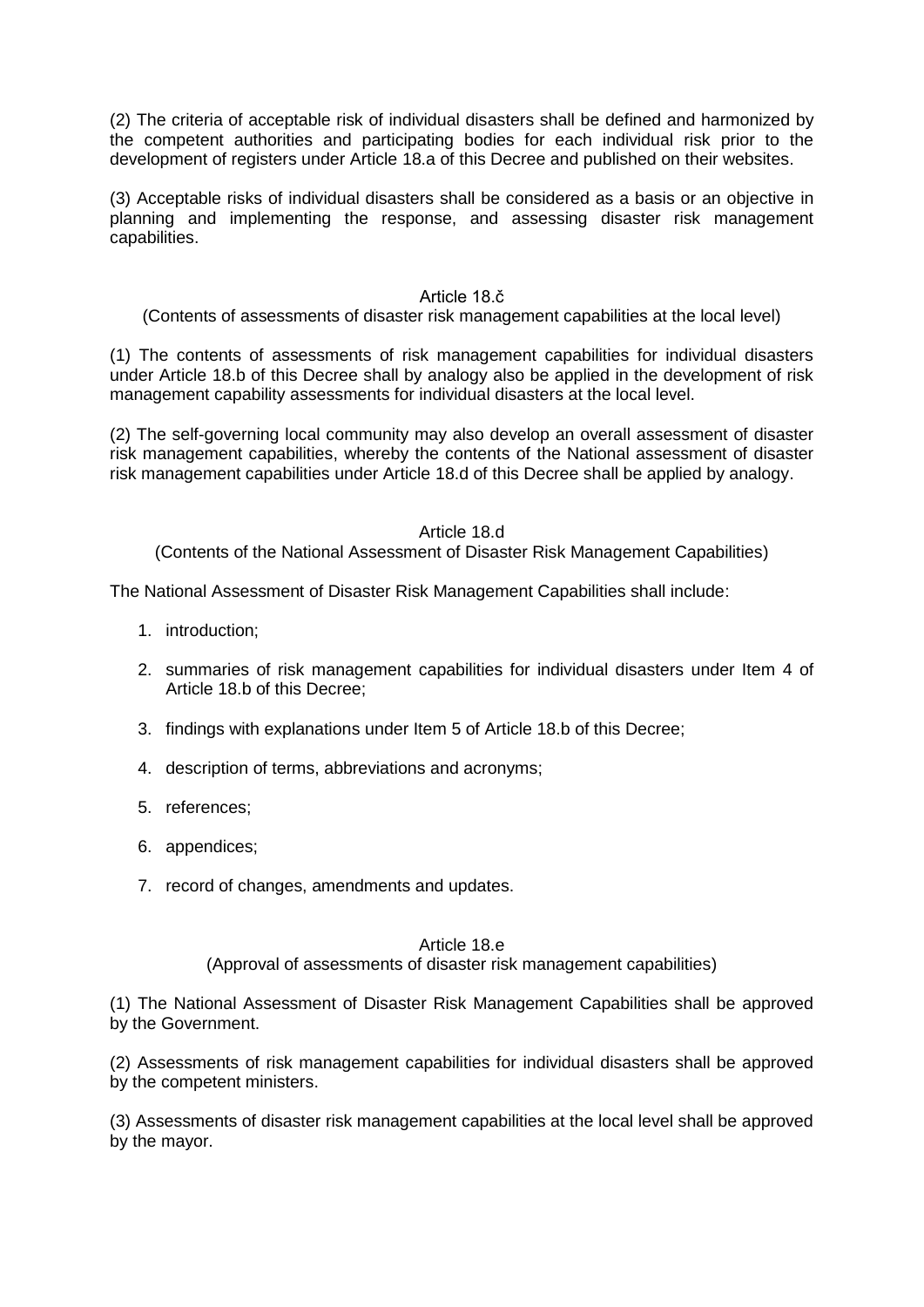#### Article 18.f

#### (Publicity and amendment of assessments of disaster risk management capabilities)

In terms of publicity of the existing assessments of disaster risk management capabilities and the amendment procedures for these assessments, Articles 16, 17 and 18 of this Decree shall be applied by analogy.«.

#### **Article 13**

A new Chapter VI.B and a new Article 18.g shall be added after Article 18.f and shall read as follows:

## »VI.B CONTROL

#### Article 18.g (Professional control)

In the framework of their professional control under their competence, the competent authorities shall perform control of the adequacy and consistency of the development and amendments of assessments of individual disaster risks and assessments of risk management capabilities for individual disasters, including the registers.«.

## **Article 14**

Appendix 1 shall be replaced by a new Appendix 1, which is a constituent element of this Decree.

## **TRANSITIONAL AND FINAL PROVISION**

#### **Article 15**

(1) Risk assessments for individual disasters under serial numbers 13 - 15 of Appendix 1 to this Decree shall be completed by 1 June 2018, and by 1 October 2018 these topics shall also be included in the National Disaster Risk Assessment.

(2) Assessments of risk management capabilities for individual disasters under serial numbers 1 - 12 of Appendix 1 to this Decree shall be completed by 31 December 2017, and for disasters under numbers 13 – 15 by 1 February 2019.

(3) The National Assessment of Risk Management Capabilities for disasters under serial numbers 1 - 12 of Appendix 1 to this Decree shall be completed by 1 May 2018, and for all disasters in Appendix 1 to this Decree by 1 February 2021.

#### **Article 16**

This Decree shall enter into force on the fifteenth day following that of its publication in the Official Gazette of the Republic of Slovenia.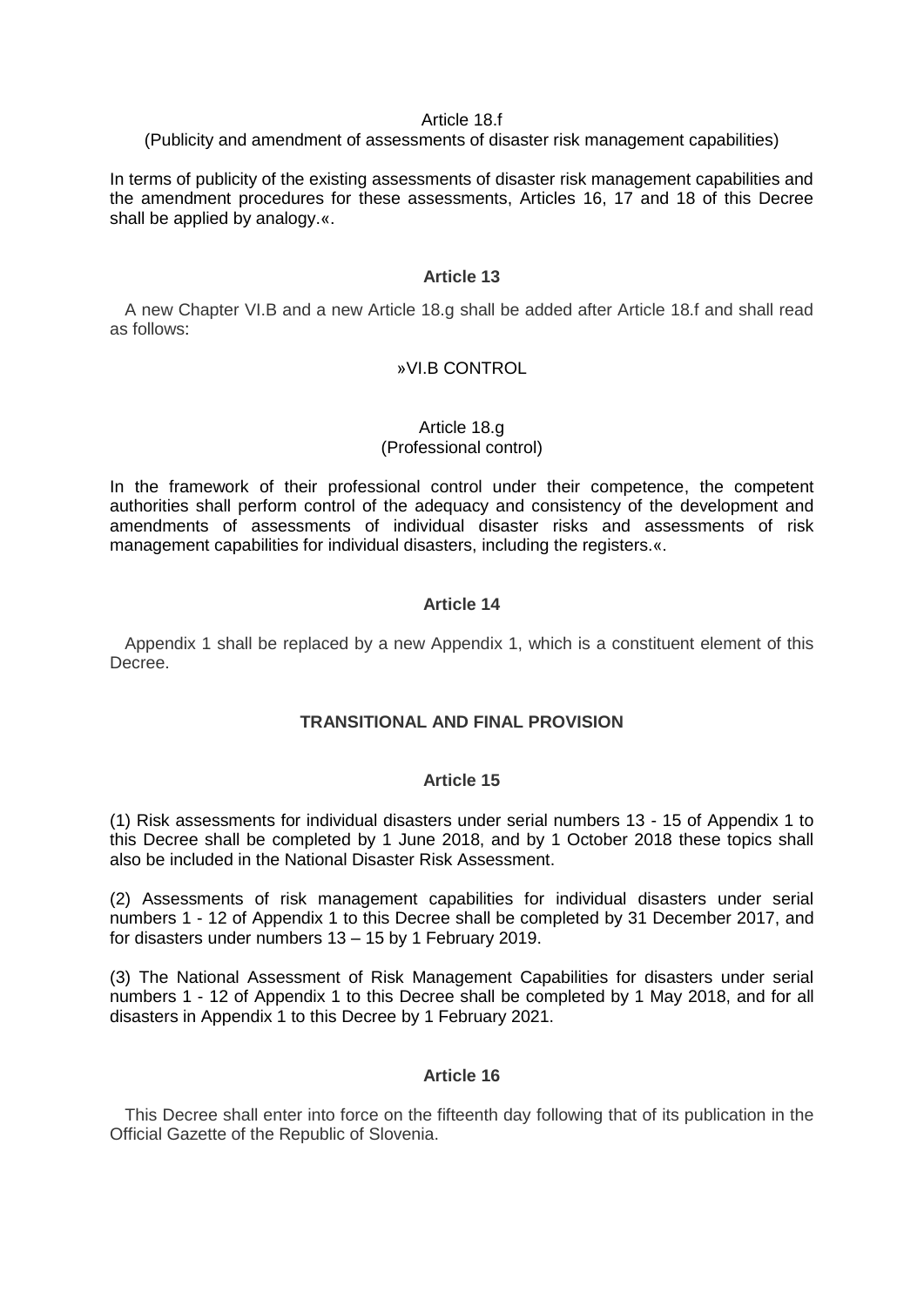No. 00718-4/2017 Ljubljana, 16 March 2017

EVA 2016-1911-0006

# **Government of the Republic of Slovenia**

Dr. Miroslav Cerar, m.p. Prime Minister